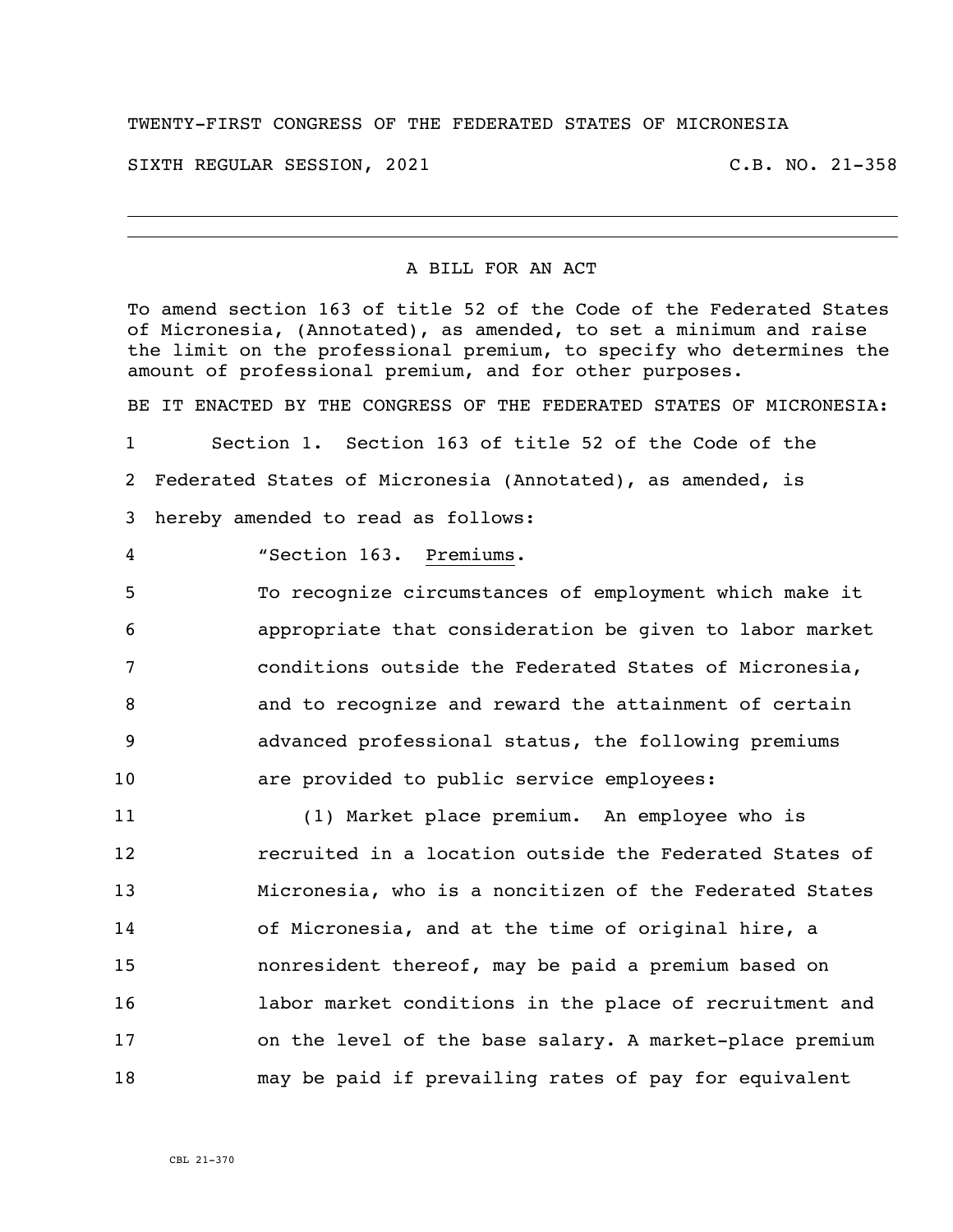C.B. NO. 21-358

 positions are substantially higher in the country of recruitment than in the Federated States of Micronesia. Upon request from the allottee of the funds from which the employee's compensation is to be paid, the Secretary of the Department of Finance and Administration shall report to the allottee on the difference, insofar as it can best be estimated, between the prevailing rates in the Federated States of Micronesia and in the country of recruitment. The **allottee may then determine what portion, if any, of** 11 the difference will be paid as a market-place premium. The amount of the premium determined by the allottee shall not be greater than 90 percent of the value of 14 the employee's base salary.

 (2) Foreign service premium. An employee who is a citizen of the Federated States of Micronesia and who is assigned to a permanent duty station outside the Federated States of Micronesia may be paid a premium based on the cost of living in the place of assignment.

 (3) Professional premium. An employee who has achieved advanced professional status in one of the following manners and who is employed in a position which requires or, directly utilizes such professional status may receive, in addition to the base salary of his position, a professional premium. The amount of

of 4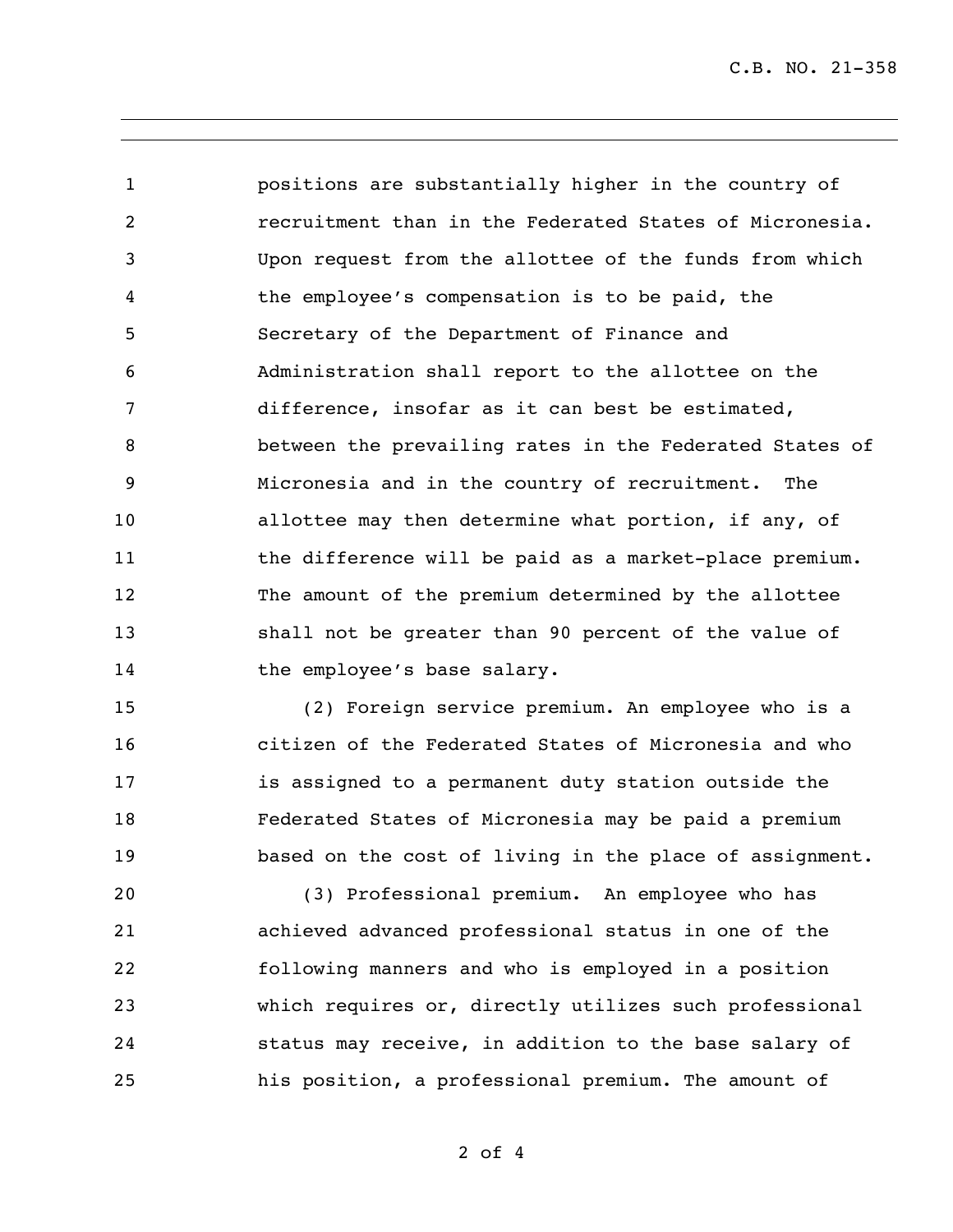professional premium to be paid, if any, shall be determined by the [allottee of the funds from which the employee's salary is to be paid] head of the branch to whom the employee reports based upon the employee's education, experience and expertise. The amount of the **premium determined by the [allottee]** head of the branch 7 shall not be [greater] less than 90 percent or more than 150 percent of the value of the employee's base salary. To be eligible for such a professional premium, the employee must meet one or more of the following requirements: (a) attainment of an earned degree in law from a law school accredited by the competent authority in the jurisdiction in which it operates, and admission either to the FSM Supreme Court Bar or to practice law in 16 another jurisdiction; (b) admission to the FSM Supreme Court Bar and 18 eight years of experience in the legal field; (c) full membership of one or more of the professional accountancy associations listed in the Public Service Regulations, as amended from time to time, or certification by the Public Auditor that the employee's qualifications and experience are equivalent to those which would be required to obtain full membership of such an association;

of 4